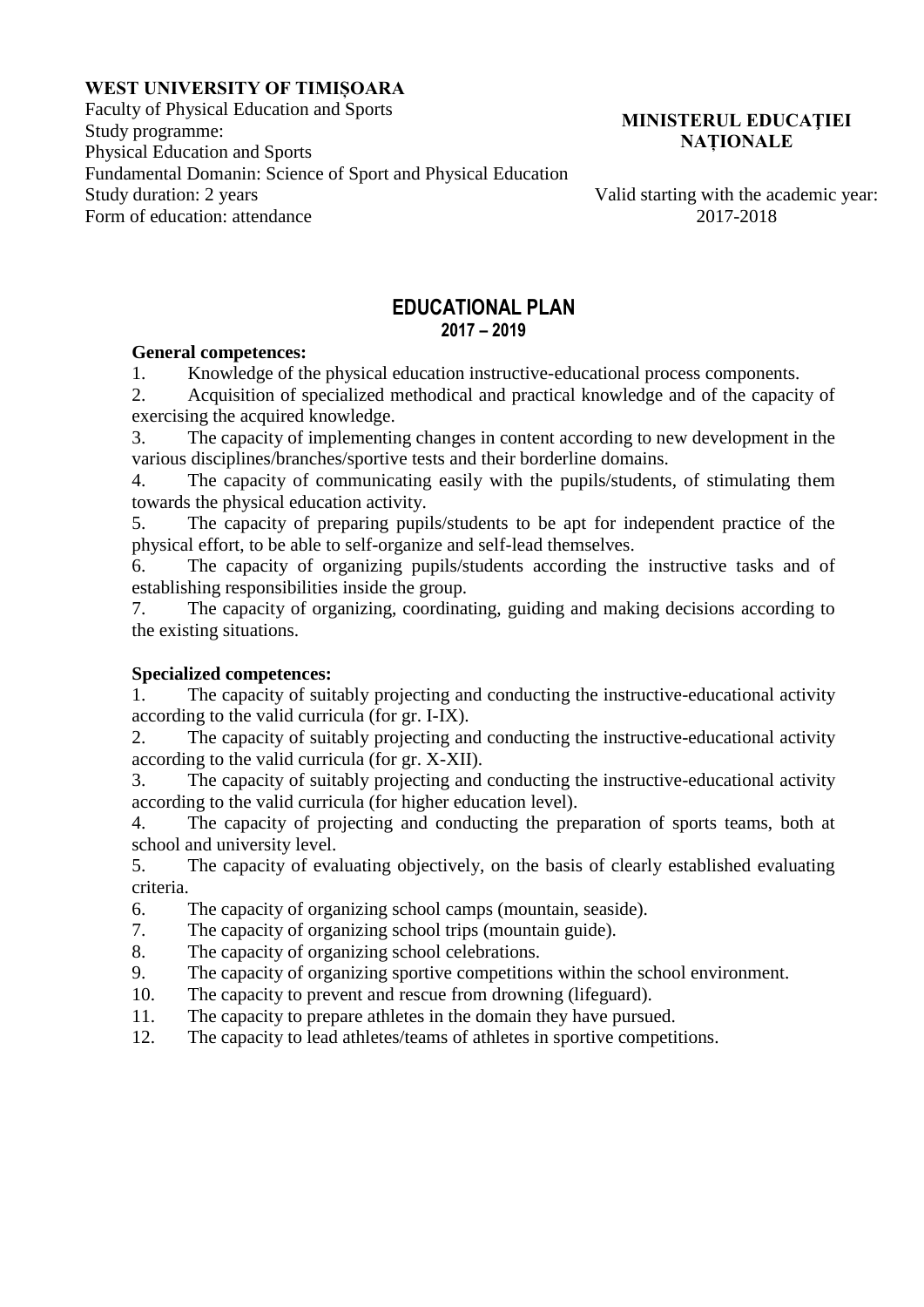# **WEST UNIVERSITY OF TIMIȘOARA**

Faculty of Physical Education and Sports Study programme: Physical Education and Sports Fundamental Domanin: Science of Sport and Physical Education Form of education: attendance

## **MINISTERUL EDUCAŢIEI NAȚIONALE**

Valid starting with the academic year:<br>2017-2018

| No.             | Name of discipline                               | No. of hours   |                         |                |                |                |                | <b>Verification</b> |
|-----------------|--------------------------------------------------|----------------|-------------------------|----------------|----------------|----------------|----------------|---------------------|
| crt.            |                                                  |                |                         |                |                |                | form           |                     |
|                 | <b>Year</b> I                                    |                | Sem I                   |                | <b>Sem II</b>  |                |                |                     |
|                 | $2017 - 2018$                                    |                | 14 weeks                |                |                | 14 weeks       |                |                     |
|                 | <b>Mandatory disciplines</b>                     | C              | S/Lp                    | Crd.           | C              | S/Lp           | Crd.           |                     |
| $\mathbf{1}$    | Theory of sport training and competition         | $\overline{2}$ | $\overline{2}$          | 8              |                |                |                | E1                  |
| $\overline{2}$  | <b>Physical training in Sport Games</b>          | $\overline{2}$ | $\overline{2}$          | $\overline{8}$ |                |                |                | E1                  |
| $\overline{3}$  | Biochemistry                                     | $\mathbf 1$    | 1                       | $\overline{6}$ |                |                |                | E1                  |
| 4               | Methodology of theaching gymnastics in<br>school | $\overline{2}$ | $\overline{2}$          | $\overline{8}$ |                |                |                | $\overline{C1}$     |
| 5               | Methodology of theaching basketball in<br>school |                |                         |                | $\overline{2}$ | $\overline{2}$ | $\overline{8}$ | $\overline{C2}$     |
| 6               | Methodology of teaching athletics in<br>school   |                |                         |                | $\overline{2}$ | $\overline{2}$ | 8              | C <sub>2</sub>      |
| $\overline{7}$  | Methodology of teaching handball in<br>schools   |                |                         |                | $\overline{2}$ | $\overline{2}$ | $\overline{8}$ | $\overline{C2}$     |
| 8               | Dopping                                          |                |                         |                | $\mathbf{1}$   | $\mathbf{1}$   | $\overline{6}$ | E2                  |
|                 | <b>Total hours</b>                               | $\overline{7}$ | $\overline{7}$          |                | $\overline{7}$ | $\overline{7}$ |                |                     |
|                 |                                                  |                |                         |                |                |                |                |                     |
|                 |                                                  | 14             |                         | 30             | 14             |                | 30             |                     |
|                 | Non mandatory disciplines                        |                |                         |                |                |                |                |                     |
| $\overline{11}$ | Sport specialisation 1                           | $\overline{2}$ | $\overline{2}$          | $\overline{6}$ |                |                |                | E1                  |
| $\overline{12}$ | Coach practice                                   |                | $\overline{2}$          | $\overline{6}$ |                | $\overline{2}$ | 6              | C1, C2              |
| $\overline{13}$ | Sport specialisation 2                           |                |                         |                | $\overline{2}$ | $\overline{2}$ | $\overline{6}$ | E2                  |
|                 | <b>Total hours</b>                               | $\overline{2}$ | $\overline{\mathbf{4}}$ |                | $\overline{2}$ | 4              |                |                     |
|                 |                                                  | 6              |                         | 12             | $6\phantom{1}$ |                | 12             | 12                  |